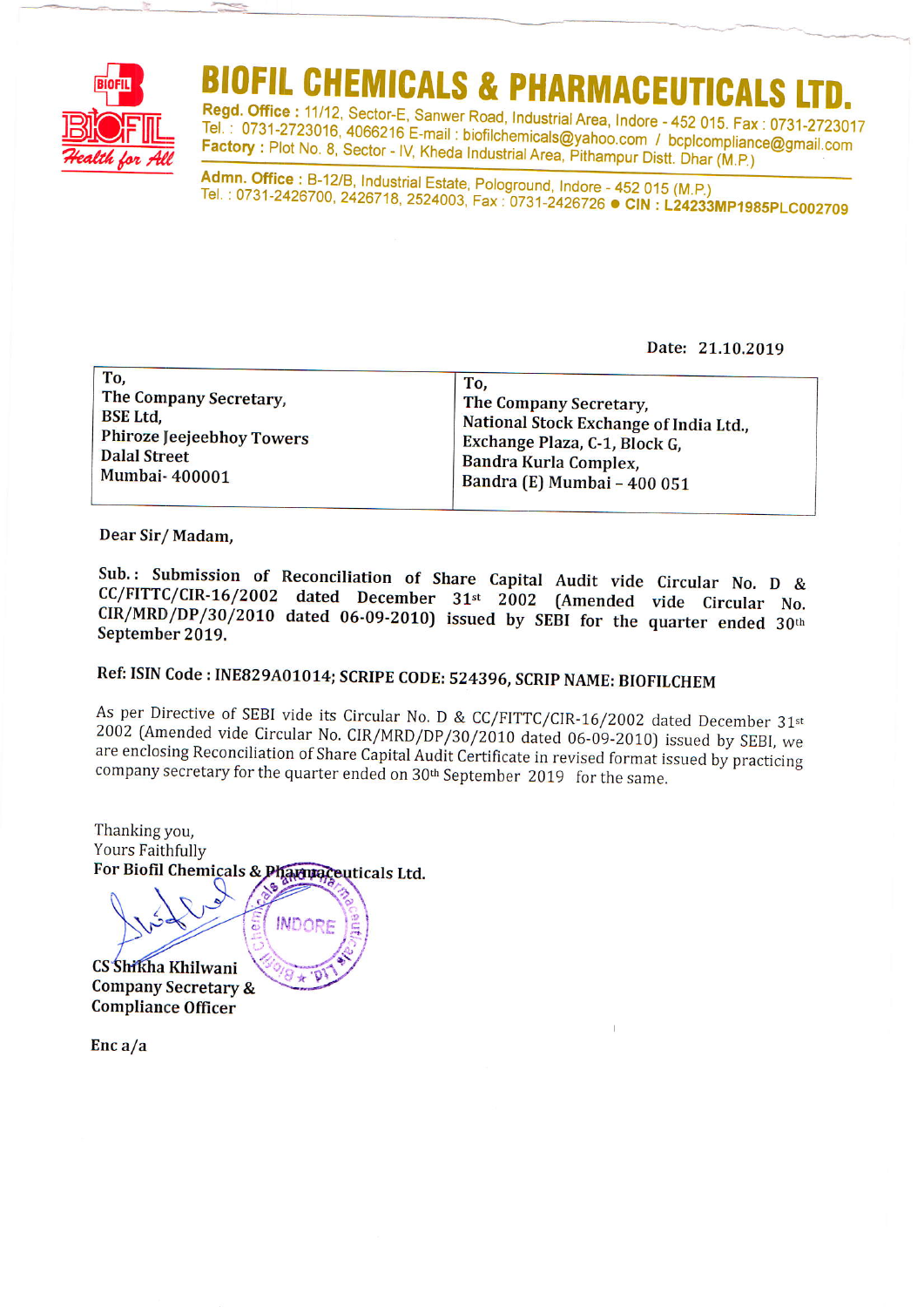



**L.N. JOSHI & CO.** 306, Sterling Arcade, 3rd Floor, 15/3, Race Course Road, Opp. IDA Building, Indore - 452 003 (M.P.) INDIA<br>PRACTISING COMPANY SECRETARIES Opp. IDA Building, Indore - 452 003 (M.P.) INDIA

> To, The Board of Directors BIOFIL CHEMICALS & PHARMACEUTICALS LTD, 11112, Seclor "E" Sanwer Road, Industrial Area, Indore-452015.

## CERTIFICATE OF RECONCILIATION OF SHARE CAPITAL AUDIT

We have examined all relevant Books, Registers, Forms, Documents and papers maintained by BIOFIL CHEMICALS & PHARMACEUTICALS LIMITED (hereinafter referred to as 'the Company') and its Registrar & Share Transfer Agent ANKIT CONSULTANCY PRIVATE LIMITED having office at 60, Electronic Complex, Pardeshipura, Indore-452010 M.P. for the purpose of issuing Reconciliation of Share Capital Audit Certificate, in accordance with Circular No. D & CC/FITTC/CIR-16/2002 dated December 31<sup>st</sup> 2002 (Amended vide Circular No, CIRlMRD/DP/30/2010 dated 06·09·2010) issued by the Securities and Exchange Board of India for the quarter ended 30<sup>th</sup> September 2019,

In our opinion and to the best of our knowledge and according to the information and explanations given to us and based on such verification as considered necessary . we hereby certify that:

| 1.             | For Quarter Ended                                                     | 30th September 2019                                                                       |  |  |
|----------------|-----------------------------------------------------------------------|-------------------------------------------------------------------------------------------|--|--|
| 2.             | <b>ISIN</b>                                                           | INE829A01014                                                                              |  |  |
| 3.             | Script Code<br><b>BSE</b><br><b>NSE</b>                               | 524396<br><b>BIOFILCHEM</b>                                                               |  |  |
| 4.             | Face Value                                                            | Rs. 10/- each                                                                             |  |  |
| 5.             | Name of the Company                                                   | BIOFIL CHEMICALS & PHARMACEUTICALS LTD.                                                   |  |  |
| 6.             | Registered Office & Telephone No.                                     | 11/12, Sector "E" Sanwer Road, Industrial Area,<br>Indore-452015<br>Tel No.: 0731-2723018 |  |  |
| 7 <sub>1</sub> | Correspondence Address & Telephone<br>No.                             | 11/12, Sector "E" Sanwer Road, Industrial Area,<br>Indore-452015<br>Tel No.: 0731-2723018 |  |  |
| 8.             | <b>Email Address</b>                                                  | bcplcompliance@gmail.com                                                                  |  |  |
| 9.             | Name of Stock Exchanges where the<br>Company's securities are listed: | The National Stock Exchange Ltd, Mumbai<br>The Bombay Stock Exchange, Mumbai              |  |  |



Cont.<sub>2</sub>

BIOFIL CHEMICALS & PHARMACEUTICALS LTD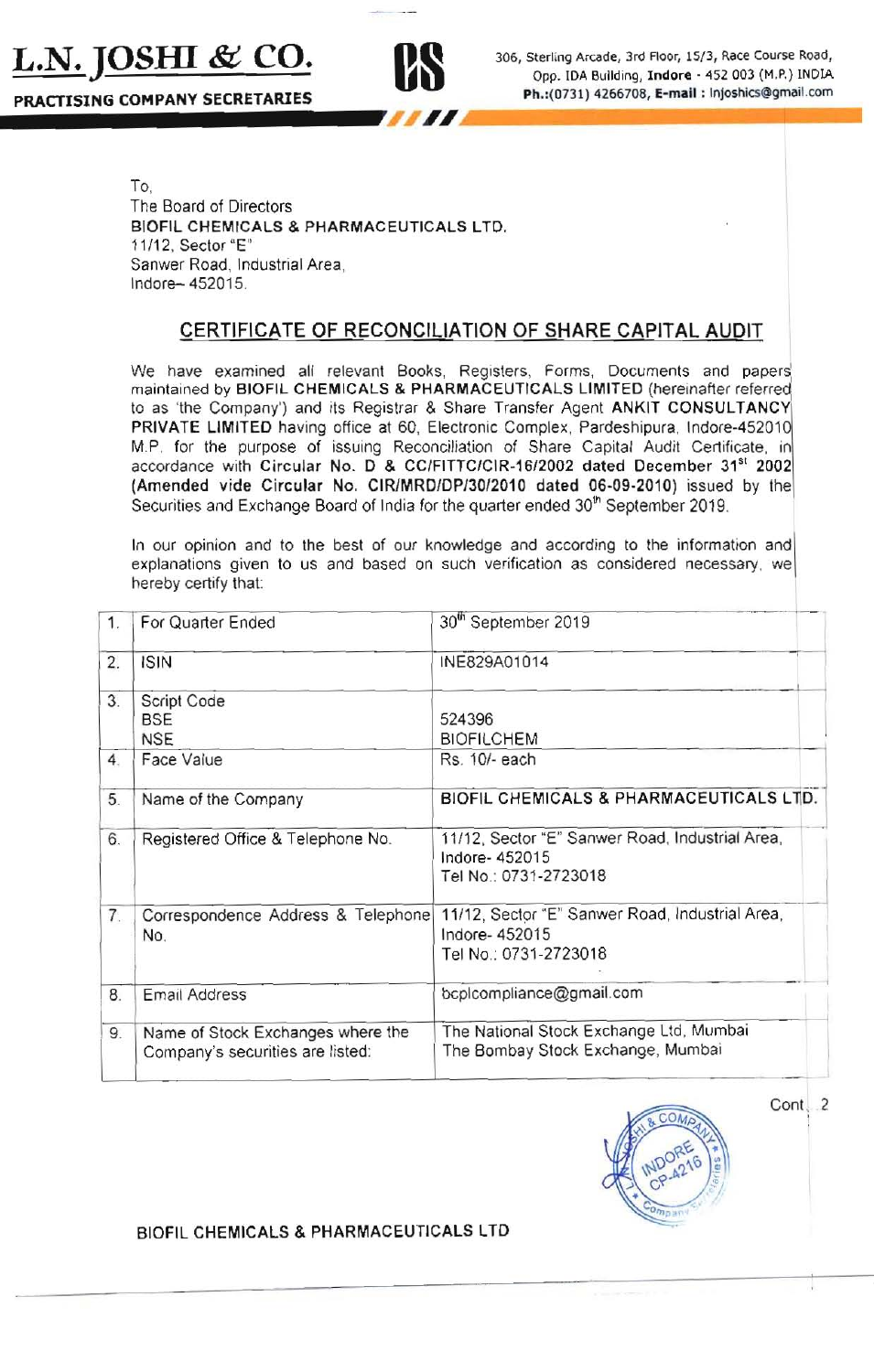| 10 | Issued Capital (in Rs.)                                     | Number of Shares | % of Total Issued Capital |
|----|-------------------------------------------------------------|------------------|---------------------------|
|    | Rs. 162738000/-                                             | 16273800         | 100                       |
| 11 | Listed Capital (Exchange wise)<br>(As per Company's record) |                  |                           |
|    | The National Stock Exchange, Mumbai                         | 16273800         | 100%                      |
|    | The Mumbai Stock Exchange, Mumbai                           | 16273800         | 100%                      |
| 12 | Held in dematerialized form in CDSL                         | 12356229         | 75.93%                    |
| 13 | Held in dematerialized form in NSDL                         | 2810061          | 17.27%                    |
| 14 | Physical                                                    | 1107510          | 6.80%                     |
| 15 | Total No. of Shares (12+13+14)                              | 16273800         | 100%                      |

| 16<br>(i) | Reasons for difference if<br>between (10&11)      | any. | Nil | Nil |
|-----------|---------------------------------------------------|------|-----|-----|
| (ii)      | Reasons for difference if any,<br>between (10&15) |      | Nil | Nil |
| (iii)     | Reasons for difference if any,<br>between (11&15) |      | Nil | Nil |

17. There is no change in share capital during the quarter ended 30<sup>th</sup> September, 2019.

18. Register 01 Members is updated (yes/no) YES (maintained by R&STA) if not updated up to which date

\*\*\*\*\*\*

19. Reference of previous quarter with regard to excess dematerialized shares, if any. N.A.

20. Has the Company resolved the matter mentioned in point No.19 above in the Current quarter? if not reason why? N.A.

21. All the dematerialization and rematerialization requests received during the quarter ended 30<sup>th</sup> September, 2019 have been duly confirmed within 21 days.

22. As on the date of this certificate, there are no cases of demate request received during the quarter ended 30<sup>th</sup> September, 2019 pending for confirmation beyond 21 days

23. Name, Telephone & Fax No. of the Compliance officer of the Company:

Ms.Shikha Khilwani, Company Secretary and Compliance officer

Membership number: A43203 11/12, Sector "E" Sanwer Road, Industrial Area, Indore-452015 Email: bcplcompliance@gmail.com PH: 0731-2426718

24. Name Address Tel. & Fax No. Registration No. of the Secretarial Auditor.

L.N.Joshi & Company Company Secretaries 306, Sterling Arcade, 15/3 Race Course Road, Indore PH 0731 -4266708 C.P. No. 4216 M.No.5201 Emailld:-lnjoshics@gmail.com .. 3



BIOFIL CHEMICALS & PHARMACEUTICALS LTD